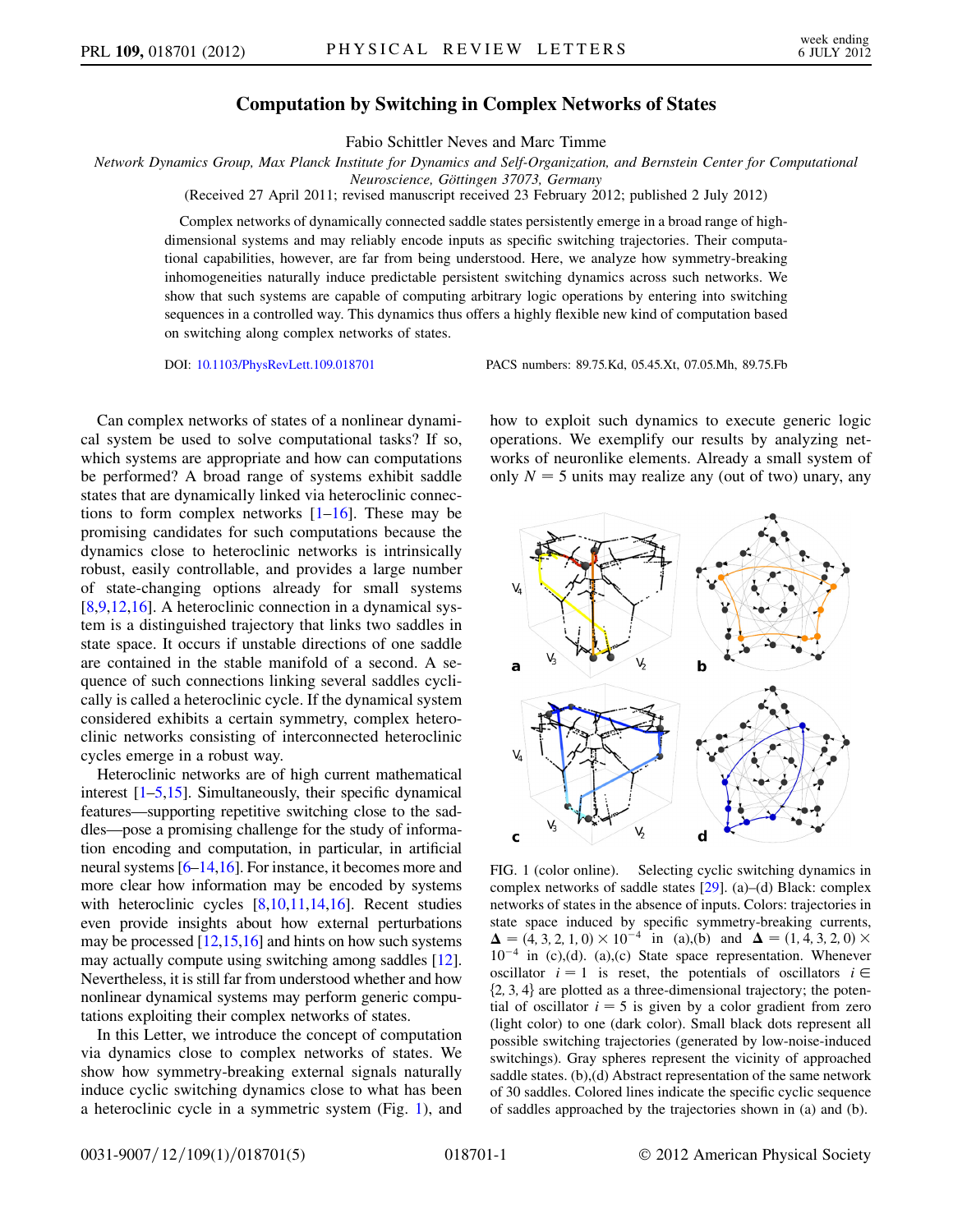(out of 16) binary, and any (out of 256) ternary function. The underlying mechanism is rooted in a sequential sorting process performed at each saddle state. We discuss the advantageous scaling of computational capabilities with network size and illustrate it by an example of a system of  $N = 100$  units. In addition, the signal-induced switching (i) appears as a generic feature of symmetry breaking in systems with heteroclinic connections, (ii) yields intrinsic self-corrections due to cyclic repetitions, and (iii) is robust to distractions and simultaneously sensitive to distinct external signals. Given these features, this computational paradigm provides a natural and flexible approach for performing logic operations in a variety of systems  $[1-16]$  $[1-16]$  $[1-16]$ .

<span id="page-1-1"></span>Consider a system of N oscillators interacting via exchanging delayed pulses [\[7,](#page-4-12)[9](#page-4-3)[,17](#page-4-13)]. The potential variable  $V_i(t)$  of each oscillator  $i \in \{1, 2, ..., N\}$  at time t changes according to

$$
\frac{dV_i}{dt} = f(V_i) + W_i(t) + \Delta_i,\tag{1}
$$

where  $f(V_i)$  is a monotonic concave-down differentiable function,  $\Delta_i$  is a symmetry-breaking current, and

$$
W_i(t) = \sum_{\substack{j=1\\j\neq i}}^N \sum_{m \in \mathbb{Z}} \epsilon \delta(t - \tau - t_{j,m})
$$
 (2)

are the pulse interactions received by oscillator  $i$  from others *j*. Here,  $\epsilon$  is the homogeneous coupling strength and  $\delta(.)$  represents the delta distribution. At times  $t_{j,m}$ ,<br>oscillator *i* reaches its threshold value at unity for the oscillator  $j$  reaches its threshold value at unity for the mth time, and  $V_j(t_{j,m}^-) \ge 1$  is reset to  $V_j(t_{j,m}) := 0$  and<br>emits a pulse that is received by all other oscillators ofter a emits a pulse that is received by all other oscillators after a delay  $\tau > 0$  [\[9](#page-4-3)].

For homogeneous currents,  $\Delta_i \equiv \Delta_j$  for all *i*, *j*, such systems robustly exhibit a closed network of saddle states. Typically, such a saddle is a cluster state with several groups of synchronized units (clusters). These states are related by permutation symmetry and specifically linked via heteroclinic connections. For instance, for an analytically tractable system of  $N = 5$  oscillators, the units synchronize into a three-cluster configuration with symmetry  $S_2 \times S_2 \times S_1$ , where  $S_n$  is the permutation group of *n* elements. Each of these  $5!/(2!2!1!) = 30$  states are saddles with identical stability properties. Upon small perturbations, each cluster may either dissolve or resynchronize [\[16\]](#page-4-1). For the system considered, the dynamics is unstable to perturbations desynchronizing one specific two-unit cluster, but stable to perturbations to the other two-unit cluster or the single-unit cluster  $(S_1)$ . In order to simplify the notation, we substitute the real values  ${V_i}$  by cluster labels  $V_i \in \{a, b, c\}$  such that a saddle state, e.g.,  $V^* =$  $(a, a, b, b, c)$ , is unstable against perturbations that desynchronize the units labeled a but stable against all other perturbations.

A small instantaneous perturbation signal applied to the system residing in such a saddle induces a transition to one specific other saddle  $[16]$  $[16]$  $[16]$ . For instance, given initial state  $\hat{\mathbf{V}}^*$ , an arbitrary small perturbation  $\delta$  with  $\delta_1 > \delta_2$  yields the transition

<span id="page-1-2"></span>
$$
(a, a, b, b, c) + (\delta_1, \delta_2, \delta_3, \delta_4, \delta_5) \to (c, b, a, a, b), (3)
$$

which is independent of  $\delta_3$ ,  $\delta_4$ , and  $\delta_5$  because there is only one unstable direction (in which the  $a$  cluster desynchronizes). Therefore, if the  $a$  cluster is desynchronized, the system switches to another saddle; if a perturbation does not desynchronize the  $a$  cluster, the system stays at the same saddle. Thus, any perturbation desynchronizing the a cluster has the same effect as a single-unit perturbation, e.g.,

<span id="page-1-0"></span> $(a, a, b, b, c) + (\delta, 0, 0, 0, 0) \rightarrow (c, b, a, a, b)$  (4)

<span id="page-1-5"></span>for  $\delta = \delta_1 - \delta_2 > 0$ . For  $\delta < 0$ , the transition is  $(a + \delta a b b c) \rightarrow (b c a a b)$  Due to the permutation sym $a_1$  -  $b_2$  - 0. For  $b > 0$ , the transition is  $(a + \delta, a, b, b, c) \rightarrow (b, c, a, a, b)$ . Due to the permutation sym-<br>metry of the cluster states the same single-unit transitions metry of the cluster states, the same single-unit transitions

$$
a + \delta \to c, \qquad a + 0 \to b,
$$
  
both  $b \to a$  and  $c \to b$  (5)

are induced from any of the 30 initial configurations if one unit of the *a* cluster is driven more strongly,  $a + \delta$ , than the other  $a + 0$ other,  $a + 0$ .

The permutations of Eq. ([4](#page-1-0)) thus yield the complete set of possible transitions and define a complex network of 30 dynamically connected states [Figs.  $1(a)-1(d)$ , network indicated in black]. This network is closed in the sense that a sufficiently small instantaneous generic perturbation to the system anywhere on the cycle induces switching but keeps the trajectory inside the network. Here, the detailed form of the external symmetry-breaking perturbation is not relevant because any quantity added to the right-hand side of Eq. [\(1\)](#page-1-1) cannot be distinguished from others after temporal integration. Throughout this work, we take a temporally constant symmetry-breaking vector specified by nonidentical external currents  $\Delta$ .

To understand the emergence of switching cycles in more detail, we characterize each cycle through the sequence of saddles it approaches. Given an initial state  $(c, b, a, a, b)$  and an external current,  $\Delta$ , with

$$
\Delta_1 > \Delta_2 > \ldots > \Delta_5, \tag{6}
$$

<span id="page-1-4"></span><span id="page-1-3"></span>yields the cyclic sequence of saddles

$$
(c, b, a, a, b) \rightarrow (b, a, c, b, a) \rightarrow (a, c, b, a, b)
$$
  
\n
$$
\uparrow \qquad \qquad \downarrow
$$
  
\n
$$
(a, c, b, b, a) \leftarrow (b, a, c, a, b) \leftarrow (c, b, a, b, a)
$$

according to Eqs.  $(3)$  $(3)$  $(3)$ – $(6)$  $(6)$ . This cyclic switching process thus consists of a sequential comparison of the two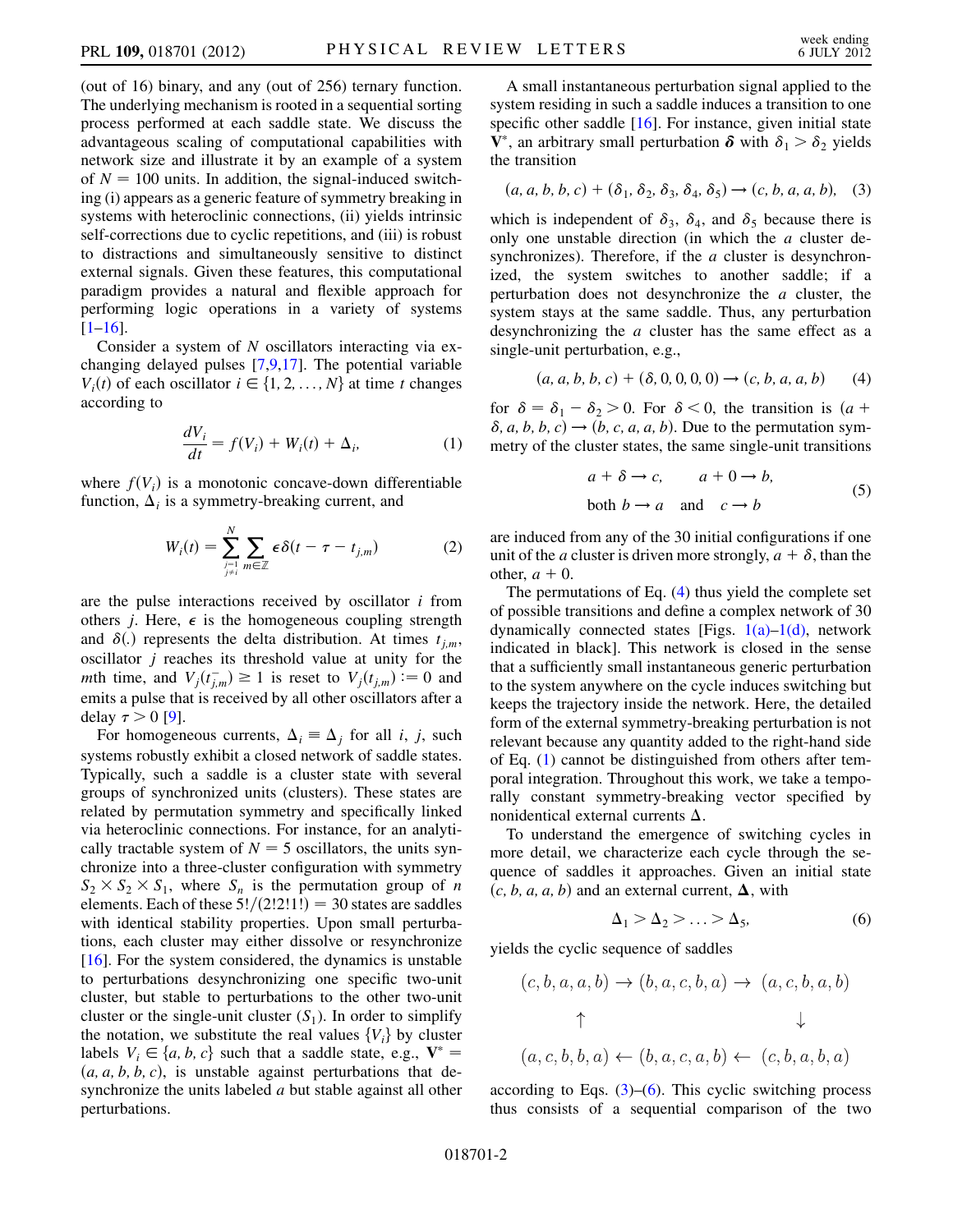potential values in the a cluster generating a specific cyclic sequence [Fig. [1](#page-0-0) (colored trajectories)]. The transients prior to such cycles given any initial condition in the basin of attraction of the heteroclinic network are typically short (see Supplemental Material [[18](#page-4-14)]).

According to the state sequence in Eq.  $(7)$  $(7)$ , the values  $V_1$ ,  $V_2$ , and  $V_3$  are never compared among themselves. Moreover,  $V_4$  is never compared to  $V_5$ . Therefore, the switching dynamics reveals no information about the relative magnitude of asymmetries within these two groups, but distinguishes the three strongest from the two weakest inputs.

How can these features be exploited computationally? Near each saddle, the switching dynamics amounts to comparing the effective frequencies of the two oscillators in the a cluster. The dynamics along one switching cycle of six saddles thus provides a dynamical classification of fivedimensional real-valued vector inputs into  $\binom{5}{3} = 10$  discrete classes. In other words, the real-valued asymmetry is crete classes. In other words, the real-valued asymmetry is internally perceived (classified) as a discrete binary vector  $\mathbf{r} = (r_1, r_2, r_3, r_4, r_5)$ , where  $r_i \in \{0, 1\}$  and  $\sum_i r_i = 3$ . This input classification provides basic forms of computation. First, it relates input signals to discrete internal representations independent of the 30 possible initial saddle states; and second, all classes, and thus the computation, are predictable by simple transitions rules, [\(4\)](#page-1-0) and ([5](#page-1-5)).

To demonstrate the computational capabilities of this complex network of 30 saddle states, we exploit the systematic switching dynamics to implement a logic computer. It has three contributions. First, the input, coded by an  $N$ -bit binary vector  **that selects both the logic opera**tion (last *m* bits) and defines the operand bits (first  $N - m$ <br>bits) Second inputs **R** and a base current **A** combine to an bits). Second, inputs **R** and a base current  $\Delta$  combine to an effective asymmetry vector

$$
\Delta_{\text{eff}} = \Delta + \omega \circ \mathbf{R}, \tag{8}
$$

where  $\omega$  is a weight vector and  $\circ$  means element-wise multiplication (see Supplemental Material for more details [\[18\]](#page-4-14)). This induces a specific cyclic pattern (sequence of saddles) characterized by a vector **r**. Third, the cyclic pattern is interpreted as a binary output (two states) according to the operation implemented to visualize the result in a binary representation.

For interpretation, we explicitly read out the cyclic pattern by detecting simultaneous events using a delay plasticity principle [\[19\]](#page-4-15). Here, the delays between the oscillator network and the readout are such that the pulses are perceived as simultaneous events by the readout when close to a given saddle. In principle, any device that is capable of detecting synchronized spikes may be used as a readout [\[20\]](#page-4-16). Our approach uses integrate-and-fire neurons and thus the same units as the oscillator network. Such a unified setting, using the same unit types for the oscillatory system and its readout, may be advantageous when implementing the computational paradigm in a hardware device (see below).

The system of  $N = 5$  units exemplified above constitutes the smallest system exhibiting a robust heteroclinic network [[16](#page-4-1)]. Already here, all unary, binary, or ternary logic operations can be straightforwardly implemented because the 10 classes always enable a one-to-one mapping from class to desired output. It can therefore realize both unary operations, i.e., the identity and the NOT operation on a single bit, by fixing  $m = 4$  inputs; any one (out of  $2^{(2^2)} = 16$ ) binary function by fixing  $m = 3$  inputs and leaving the system with two inputs to be varied; and any arbitrary (out of  $2^{(2^3)} = 256$ ) ternary function by fixing  $m = 2$  inputs, leaving the system with three inputs to be varied. Figure [2](#page-2-0) illustrates an XOR binary logic gate, explicitly showing that the temporally distributed processing, in particular, enables computations that are not linearly separable. All other abovementioned functions equally work (see Supplemental Material [\[18\]](#page-4-14)).

Furthermore, it is possible to simultaneously realize more than one function in the same network (at fixed network parameters and fixed base asymmetry). Here, the fact that different operations often exhibit the same output (e.g., zero) for a given input lowers the number of cyclic sequences required. For example, with a careful choice of parameters  $(**A**, **R**)$ , three binary functions, such as AND, OR, and XOR, may be realized simultaneously (see Supplemental Material for details [[18\]](#page-4-14)).

The sorting processes described emerge independent of the exact realization of unit dynamics, form of coupling, or network size, because they rely only on the existence of robust heteroclinic networks of saddles. Qualitatively, the same computations can thus be performed by a wide variety of systems, not restricted to neuronlike systems [\[2,](#page-4-17)[5](#page-4-5)[,6](#page-4-7),[8](#page-4-2),[9](#page-4-3),[12](#page-4-4)]. We illustrate this in a system of  $N = 100$ units with modified intrinsic dynamics [[7](#page-4-12),[9\]](#page-4-3) that equally

<span id="page-2-0"></span>

FIG. 2 (color online). XOR binary logic gate via cyclic switching dynamics across networks of states. In (a)–(c), white background represents 0 (nonactivity) and gray 1 (activity). (a) Fixing the three inputs  $R_{3,4,5} = (0, 0, 0)$  leaves two inputs to vary  $R_{1,2} \in$  $\{(0, 0), (1, 0), (0, 1), (1, 1)\}.$  Each of the four input combinations yields (b) a specific limit cycle. The potentials of all oscillators are plotted whenever oscillator  $i = 1$  is reset. (c) A single output unit decodes the limit cycles by spiking or not spiking, thereby providing a binary output.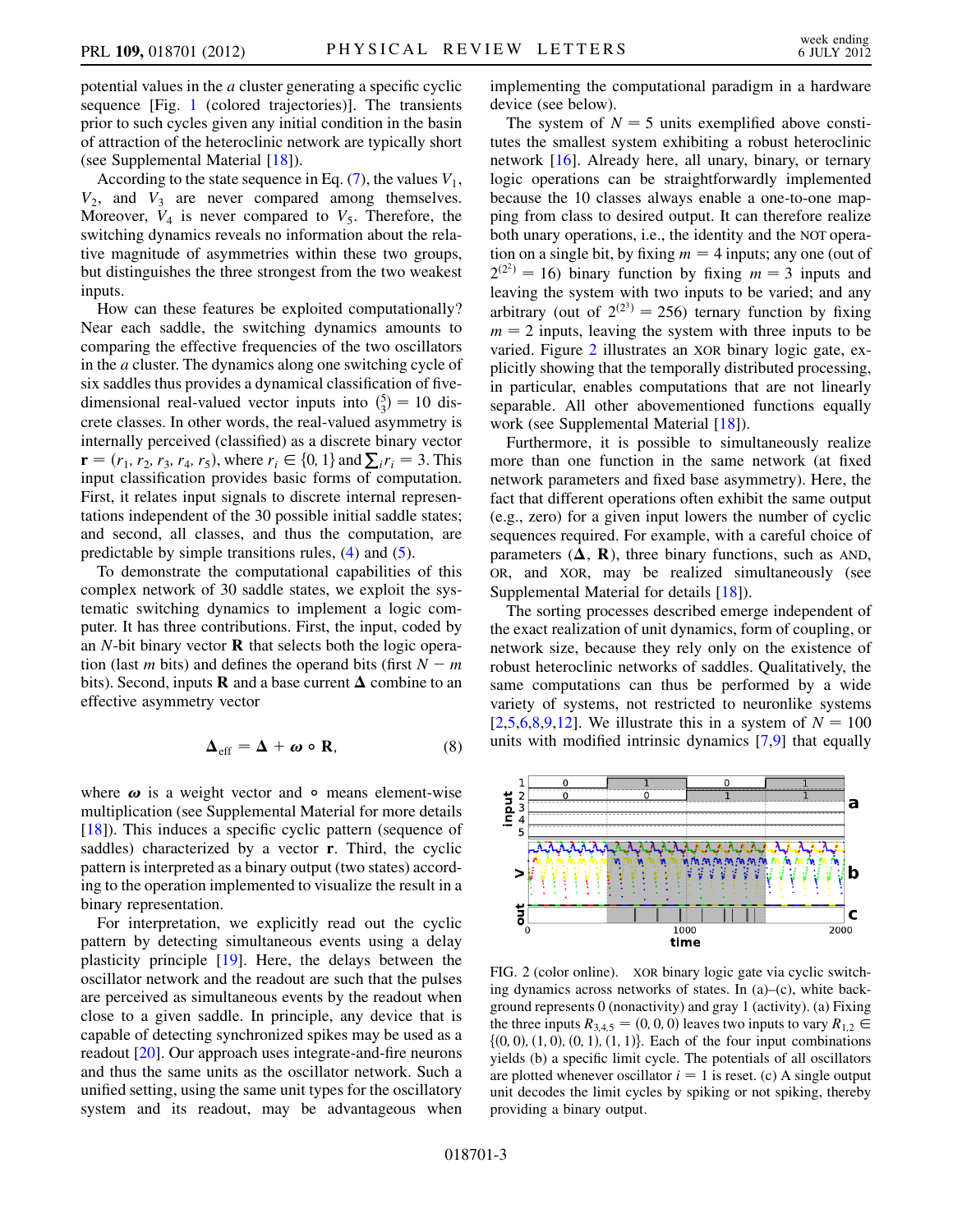<span id="page-3-0"></span>

FIG. 3 (color online). One 20-winner-take-all computation via switching dynamics for  $N = 100$ ; cluster symmetry  $S_{21} \times S_{21} \times S_{22}$  $S_{21} \times S_{21} \times S_{16}$  [\[30\]](#page-4-26). The phase of all oscillators is plotted when oscillator  $i = 1$  is reset. The phase is a monotonic function of the potential given by  $\phi_i = (e^{\hat{b}V_i} - 1)/(e^b - 1)$ . Asymmetric external currents  $\Delta = (\Delta_1, ..., \Delta_{100})$  induce specific limit cycles that serve as internal representations of the computational outcome. The initial condition is such that all 20 largest inputs are delivered to elements in the same cluster. Close to every saddle, the units in one specific, desynchronizing cluster that are subject to the five largest inputs leave that cluster. The resulting dynamics is such that four groups of five units that in total form the 20 largest inputs repeatedly leave their clusters when close to the saddle where it is unstable.

exhibits a heteroclinic network, but now with cluster symmetry  $S_{21} \times S_{21} \times S_{21} \times S_{21} \times S_{16}$  (Fig. [3\)](#page-3-0). A small asymmetric current generalizing Eq. [\(6\)](#page-1-3) induces a specific limit cycle across a certain part of the complex network of  $100! / (21!)^4 16!) \approx 6.5 \times 10^{65}$  saddles in 100-dimensional space. Again, sorting sequentially occurs at each saddle space. Again, sorting sequentially occurs at each saddle visited such that the sorting process now separates the units receiving the largest 20 inputs from the remaining 80 (Fig. [3](#page-3-0)). The real-valued asymmetry is internally perceived as a binary vector  $\mathbf{r} = (r_1, ..., r_{100})$  where  $r_i \in \{0, 1\}$  and  $\sum_i r_i = 20$ , thus yielding  $\binom{100}{20} \approx 5.4 \times 10^{20}$  discrete classes. Therefore, the system of  $N = 100$  units realizes classes. Therefore, the system of  $N = 100$  units realizes a complex 20-winner-take-all computation in the sense that exactly those units that receive the 20 largest inputs repeatedly leave clusters.

For general  $N \gg 1$ , where the typical number of clusters is between two and about 10 [[7](#page-4-12)] and the typical number of distinguishable switching elements  $K = \alpha N$  is roughly 20% to 50% of N, the number of classes  $M_C = \binom{N}{\alpha N}$  grows<br>much faster than linearly with system size. For instance, if much faster than linearly with system size. For instance, if  $\alpha = 1/2$ , we have

$$
M_C = \binom{N}{N/2} \approx \frac{2^{N+1/2}}{\sqrt{\pi N}}\tag{9}
$$

for large N using the Stirling approximation.

In summary, we have demonstrated that switching across complex networks of states that are robustly linked via heteroclinic connections offers a natural way to solve computational tasks by dynamical systems. In previous works on coding and dynamic response properties of oscillatory circuits [[8](#page-4-2),[12](#page-4-4)], individual saddles serve as conceptual coding elements. Such works also addressed the dynamics of biological neural circuits via modeling [[8\]](#page-4-2), and there are interesting experimental hints about functionally useful switching dynamics [\[21\]](#page-4-18). In the concept of the computation introduced above, we now represent inputs as cyclic sequences among saddle states [[14](#page-4-8)] and exploit the advantages coming from this reinterpretation, e.g., the insensitivity of the dynamical coding to the choice of the initial (saddle) state or cycle and to transient distractors.

Computations exploiting complex networks of states join many interesting features present in other approaches of neural computation. For instance, echo and liquid state approaches [\[22,](#page-4-19)[23\]](#page-4-20) also exploit the high-dimensional dynamics and their intrinsic instabilities to provide a fixed representation system with flexible readout options; stable attractor dynamics in recurrent neural networks [\[24,](#page-4-21)[25\]](#page-4-22) intrinsically provide features such as controllability and predictability; and certain dynamics of formal spiking neurons [\[26\]](#page-4-23) use neuronlike features to provide natural (but not robust) 1-winner-takes-all dynamics. The concept introduced in this Letter now exhibits several of the advantageous properties simultaneously and comes with the additional feature of self-correction via cyclic repetition. It exploits instabilities in high-dimensional dynamics, yet is predictable (via simple transition rules) and thus controllable; it is intrinsically robust, yet provides a huge number of internal representations; and finally, it offers robust execution of a general k-winner-take-all computation.

In practical applications, such dynamics can be implemented as networks of different oscillator types [\[8,](#page-4-2)[9,](#page-4-3)[12\]](#page-4-4) because only the feature of appropriate sorting at the saddle is required. One promising option that seems in direct experimental reach may be systems of coupled lasers [\[27](#page-4-24)[,28\]](#page-4-25).

Taken together, we introduced the concept of computation exploiting complex networks of states that emerge in a wide range of systems. The combinatorial scaling of the number of possible computations with system size and the independence from the specific system makes this approach accessible for future theoretical studies and experimental implementations. Switching across heteroclinic networks of saddles thus provides a promising way to perform generic computations by complex networks of